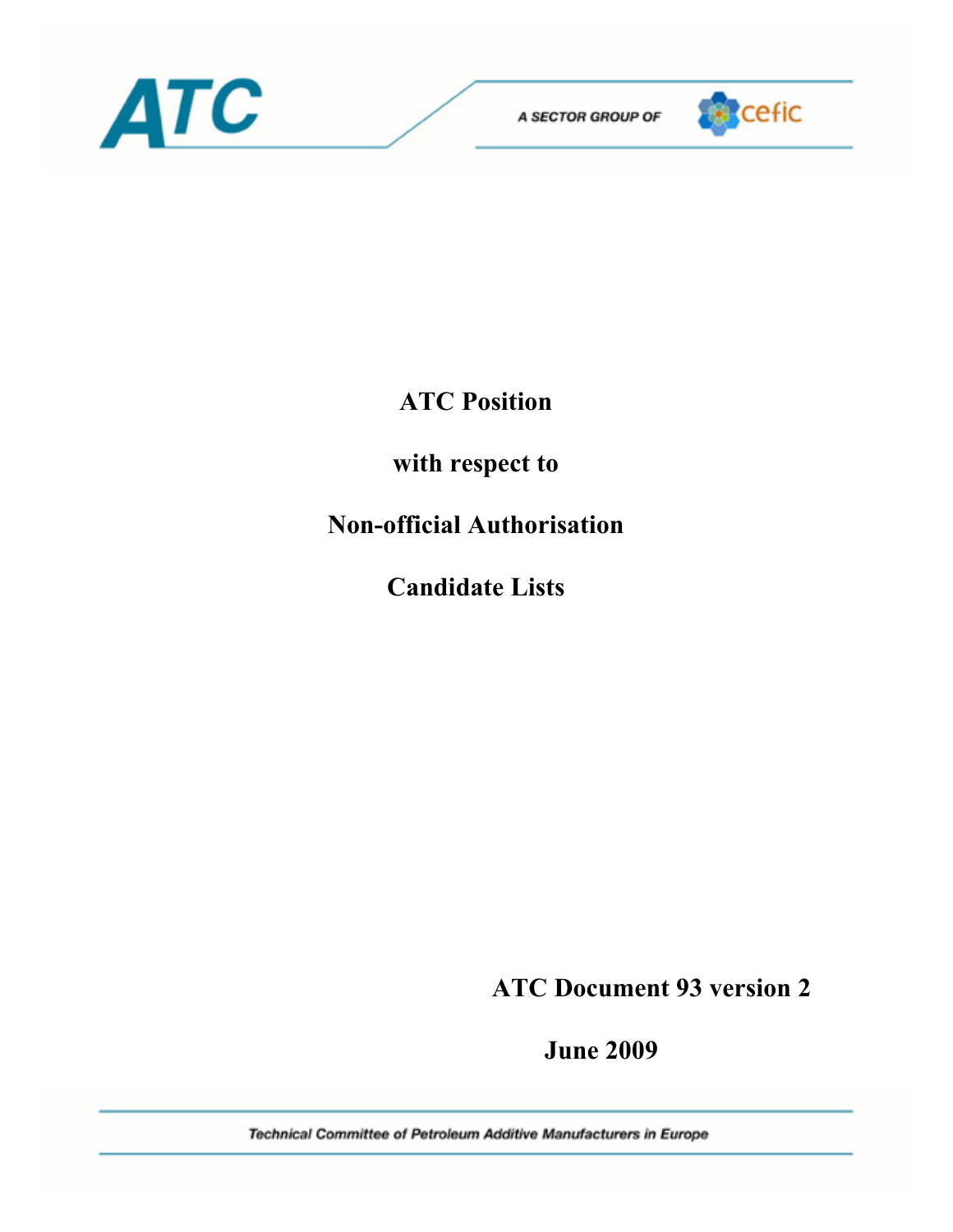#### **ATC position on the publication of Non-official Authorisation Candidate Lists**

An important goal of REACH, which the petroleum additive industry supports, is to reduce and eventually remove from commerce any substance where the risk of harm to man and/or the environment is too high to justify its use, unless there is a socio-economic reason outweighing the risk. This will be achieved by the European authorities periodically publishing a list of substances that have undergone a robust scientific evaluation and that are considered to satisfy the criteria of being a Substance of Very High Concern (SVHC). Under the former leadership of the European Chemicals Bureau, European authorities have had a robust, scientifically-based process in place for identifying such substances for many years.

This process has now been superseded as a result of REACH coming into force but the Commission has signalled it's intent to continue to focus on identifying, controlling and, if practicable, ultimately replacing SVHCs. As part of this process they have recently finalised the first list of 15 substances that they consider meet the criteria as an SVHC and whose use will be considered for authorisation. Unless industry can successfully demonstrate that the use of these substances does not pose an unacceptable threat to man and/or the environment, or that they have a socio-economic benefit without the possibility of substitution by another substance, then their use is likely to be severely restricted in future and they may disappear from commerce in Europe completely.

Various non-governmental organisations are philosophically opposed to the evaluation and authorisation process described in REACH and have consistently campaigned for a more 'precautionary approach', especially with regard to substances they perceive to be responsible for environmental harm. It is anticipated that such organisations may periodically publish their own list of SVHCs in an attempt to influence the European authorities and/or the supply chain (see Appendix 1).

REACH describes a reasonably robust, scientifically-based process for defining SVHCs and how such substances can be more rigorously controlled so that their risk to man and/or the environment is manageable. It is almost universally accepted that REACH is the most complex legislation ever imposed on any industry and there is still a great deal of confusion and misunderstanding within all supply chains. We firmly believe that the establishment of other lists of substances suspected to be of high concern will create even more confusion in different supply chains by publishing conflicting information. **ATC believes that it is vital that industry is allowed to work within the given scope of REACH, in its prescribed form, giving it a fair chance to meet its objectives.** 

As part of their REACH obligations, ATC member companies continue to develop data intended to mitigate concern about the SVHC status of substances present in petroleum additive products. Much of the definitive testing required to confirm or exclude SVHC status for a particular substance will emerge over the longer-term in subsequent Annexes IX and X data sets. Furthermore, as part of its ongoing product stewardship programme, ATC member companies will continue to engage all key stakeholders in informed discussion concerning the relative risks associated with the substances used to produce petroleum additives.